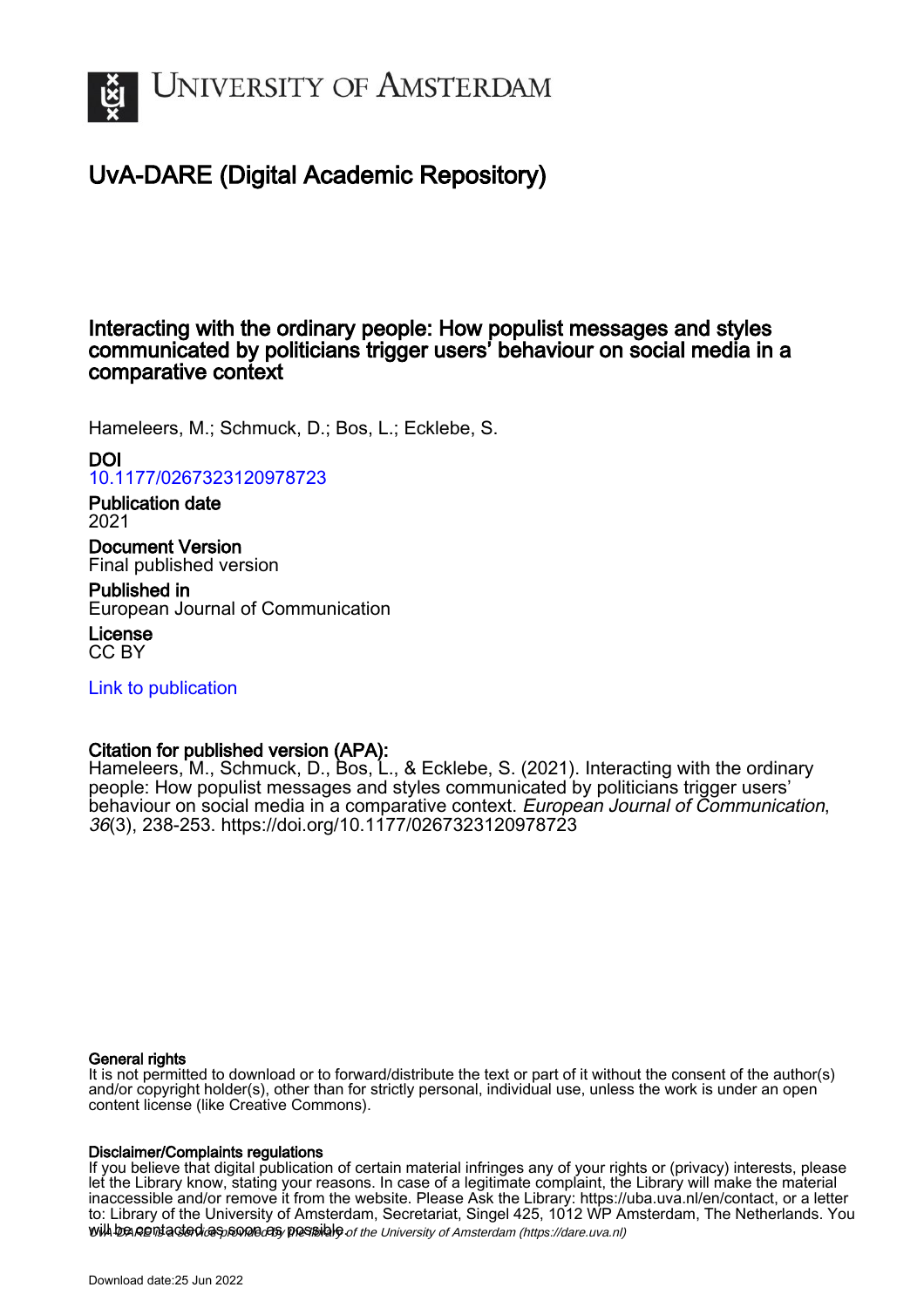**9787[23](http://crossmark.crossref.org/dialog/?doi=10.1177%2F0267323120978723&domain=pdf&date_stamp=2020-12-23)** EJC0010.1177/0267323120978723European Journal of Communication**Hameleers et al.**

#### *Full Length Article*

European Journal of Communication 2021, Vol. 36(3) 238–253 © The Author(s) 2020  $\odot$ 

DOI: 10.1177/0267323120978723 Article reuse guidelines: [sagepub.com/journals-permissions](https://uk.sagepub.com/en-gb/journals-permissions) [journals.sagepub.com/home/ejc](https://journals.sagepub.com/home/ejc)



**Interacting with the ordinary people: How populist messages and styles communicated by politicians trigger users' behaviour on social media in a comparative context**

## **Michael Hameleers**

University of Amsterdam, The Netherlands

## **Desirée Schmuck**

Ludwig Maximilians University Munich, Germany

**Lieke Bos** University of Amsterdam, The Netherlands

## **Sarah Ecklebe**

Westfälische Wilhelms-Universität Münster, Germany

#### **Abstract**

Populist politicians' social media activity has often been associated with their electoral success. Yet, research on the driving forces of engagement on social media is scarce. Are populist politicians triggering more interaction than mainstream politicians, or is it rather the populist ideology they convey? To disentangle these different factors, we conducted a comparative content analysis of Twitter and Facebook communication of 13 leading candidates in Austria and the Netherlands during an election campaign. Findings show that it is rather *styles* conductive to populism (i.e. emotionality, first-person references) than the actual *content* of populist communication that trigger online behaviour. Importantly, irrespective of the content they convey, right-wing populist

**Corresponding author:** Michael Hameleers, University of Amsterdam, Nieuwe Achtergracht 166, Amsterdam, The Netherlands 1018 WV. Email: [m.hameleers@uva.nl](mailto:m.hameleers@uva.nl)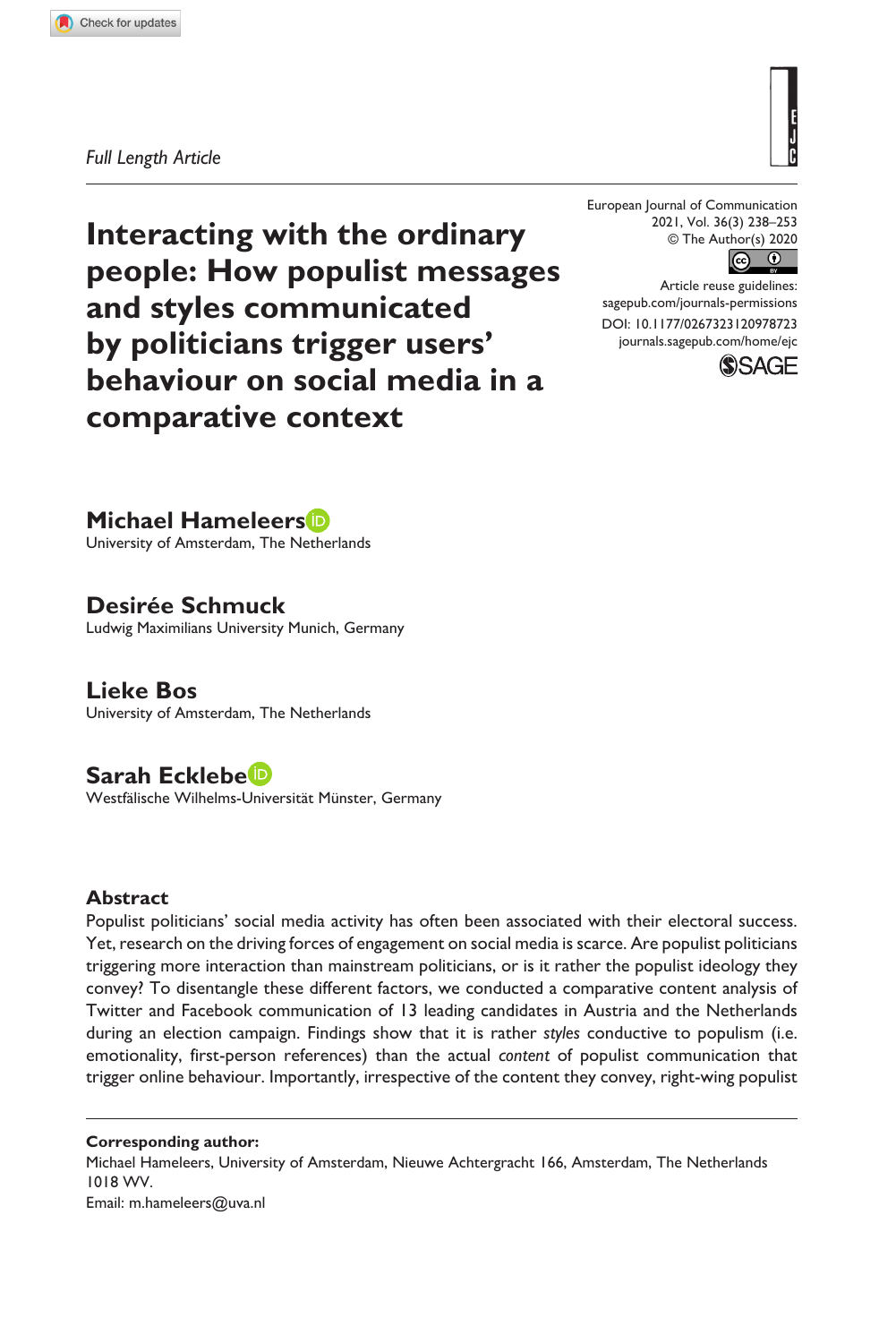politicians are more successful in spreading their message via social media than mainstream politicians. These findings have important implications for our understanding of the role of online communication for populist politicians' success in spreading their viewpoints across networked societies.

#### **Keywords**

Direct communication, populist communication, right-wing populism, social network sites, user engagement

The media, and social networking sites (SNSs) in particular, may have played a central role in fostering populism's popularity. Social media enable politicians to interact with the ordinary people and to foster a direct bond with their followers (e.g. Engesser et al., 2017; Ernst et al., 2018). Although a growing body of research has investigated the central content features of (online) populist communication and its effects on the electorate, we know too little about *what elements* of online populism trigger engagement among the public and whether populist actors are indeed more successful in mobilizing their followers than their mainstream counterparts.

This study aims to provide a better understanding of how populist communication may drive online user engagement by exploring the role of (1) message elements that convey the thin ideology of populism, (2) stylistic elements that have been associated with populism and (3) populist versus mainstream actors. As sharing, liking and commenting on populist messages may substantially contribute to the spread of populist ideology across today's networked societies, it is important to assess *what* elements of populism spark user engagement – and thus help populists to gain an advantage via their online communication.

Here, we need to stress that we look at engagement among people who actually expose themselves to the online communication of mainstream and populist politicians. Even if we cannot rule out incidental exposure, it can be argued that most people who approach the online communication of populists already agree with the core message that these actors convey (Hameleers et al., 2018; Müller et al., 2017) – indicating that this study does not necessarily look at the general audience, but focuses on citizens who expose themselves to the content we investigated. Yet, there can be various motivations driving selective exposure, as selection is not always informed by a confirmation bias: People may come across populist content to look across the border (cross-cutting exposure) or aim to strengthen their opposition to such populist rhetoric. Although we cannot empirically establish the different motivations guiding selection, we can assume that people are not exposed to populist communication randomly, but as an outcome of selection decisions.

This study relies on a comparative quantitative content analysis of Facebook and Twitter posts of 13 leading politicians in Austria and the Netherlands to assess which actors, messages and styles are most successful in triggering engagement on the demandside of the electorate. These countries represent 'most similar' cases – they are both Western democracies with a strong presence of right-wing populism (Aalberg et al.,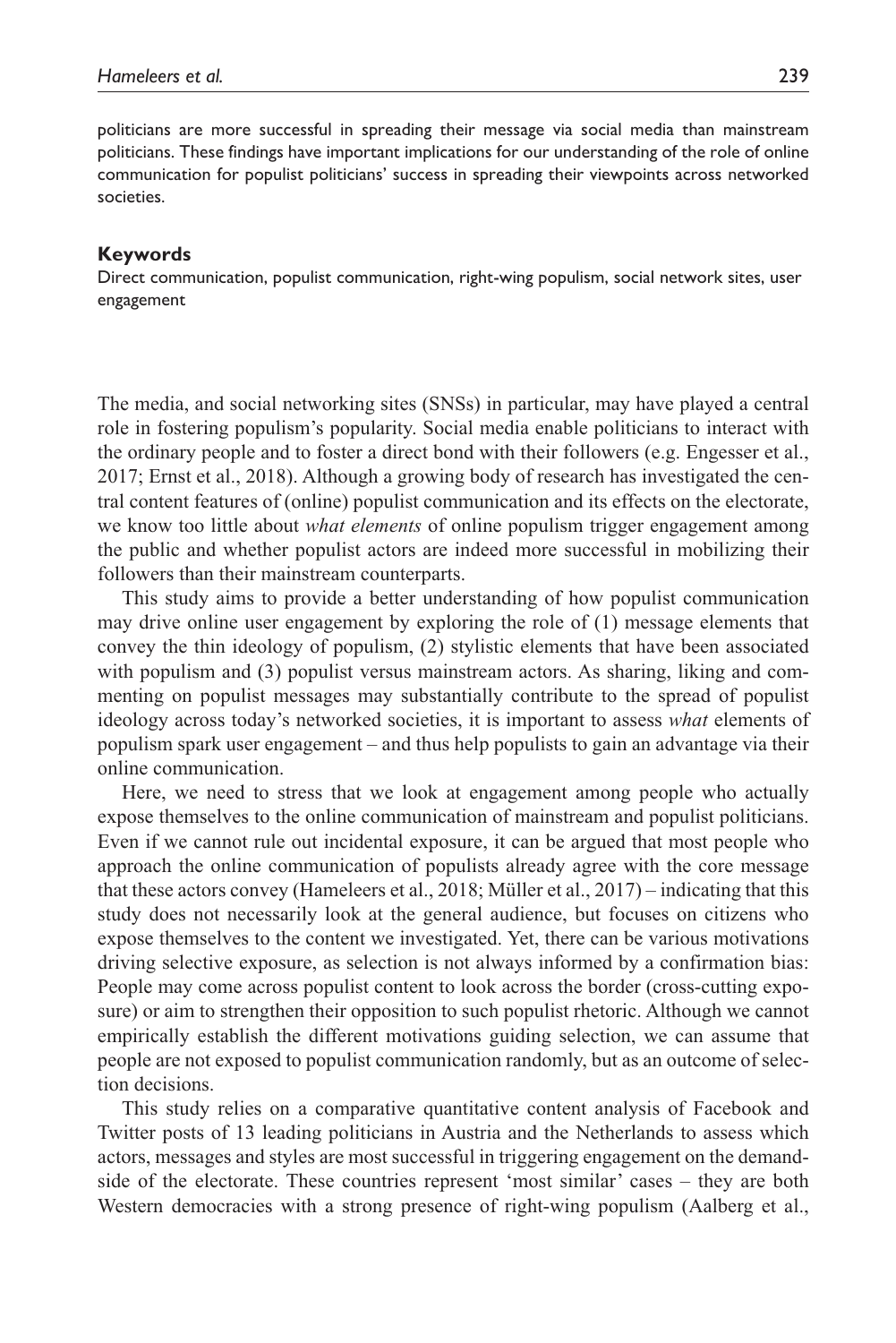2017). Taken together, this article aims to comprehensively map what elements of populist communication contribute most to engagement on social media – which may offer a partial explanation of the omnipresence of populist ideology in public opinion. Although engagement may not directly predict voting, populist message elements in politicians' direct communication may contribute to the spread of populist worldviews across society and strengthen polarized divides by fostering congruent views among issue publics and disagreement among non-populist citizens.

## **How populist ideas, styles and actors trigger user engagement on SNSs**

#### *Populist message elements and engagement on SNSs*

Essentially, populist messages emphasize a binary divide in society by pitting 'the pure people' against 'the corrupt elites' who are accused of failing to represent the people (e.g. Mudde, 2004; Taggart, 2000). Populism discursively constructs an imagined community of 'ordinary people' and frames this in-group against an outsider accused of causing the people's problems (the constructed out-group). This boundary between 'us' and 'them' is not existing naturally, but constructed through communication (Aslanidis, 2016). The key populist message elements identified in this article can conceptually be linked to social identity framing and collective action theory (Gamson, 1992; Polletta and Jasper, 2001; Van Zomeren et al., 2008). The social identity model of collective action (SIMCA) postulates that messages that construct a deprived in-group identity while identifying credible scapegoats mobilizes the in-group to engage politically (Van Zomeren et al., 2008). By emphasizing that the ordinary people are deprived on political, cultural and material levels (Albertazzi and McDonnell, 2008), populist messages correspond to similar identity frames.

The discursive construction of an in-group threat should motivate members of the ingroups to engage in collective action in order to restore the status of their in-group (e.g. Polletta and Jasper, 2001). Extrapolating the premises of the SIMCA to the persuasiveness of populist message elements, it can be expected that populist communication results in engagement because it (1) cultivates a collective threat to the in-group and (2) assigns blame for the deprivation of the people to the elites. Taken together, populism's emphasis on threat and the cultivated experience of disadvantage to their own constructed in-group, the imagined community of ordinary people, increases the likelihood that people engage in collective action on behalf of their in-group (Simon and Klandermans, 2001).

Yet, this expectation needs to be weighed with insights from selective exposure literature (e.g. Stroud, 2008), especially in the light of exposure to populist messages that address a specific identity discourse (e.g. Hameleers et al., 2018; Müller et al., 2017). Hence, the premises of the SIMCA predicting engagement with populist content may apply most to people who feel part of the ordinary people addressed in populism and people who selectively expose themselves to populist arguments on SNSs.

In this article, we conceptualize political engagement as behavioural responses to politicians' direct communication on SNSs by relying on the modes of engagement afforded by the platform. On SNSs, such as Facebook or Twitter, there are different levels of engagement or interaction. People can, for example, like, share or post comments to a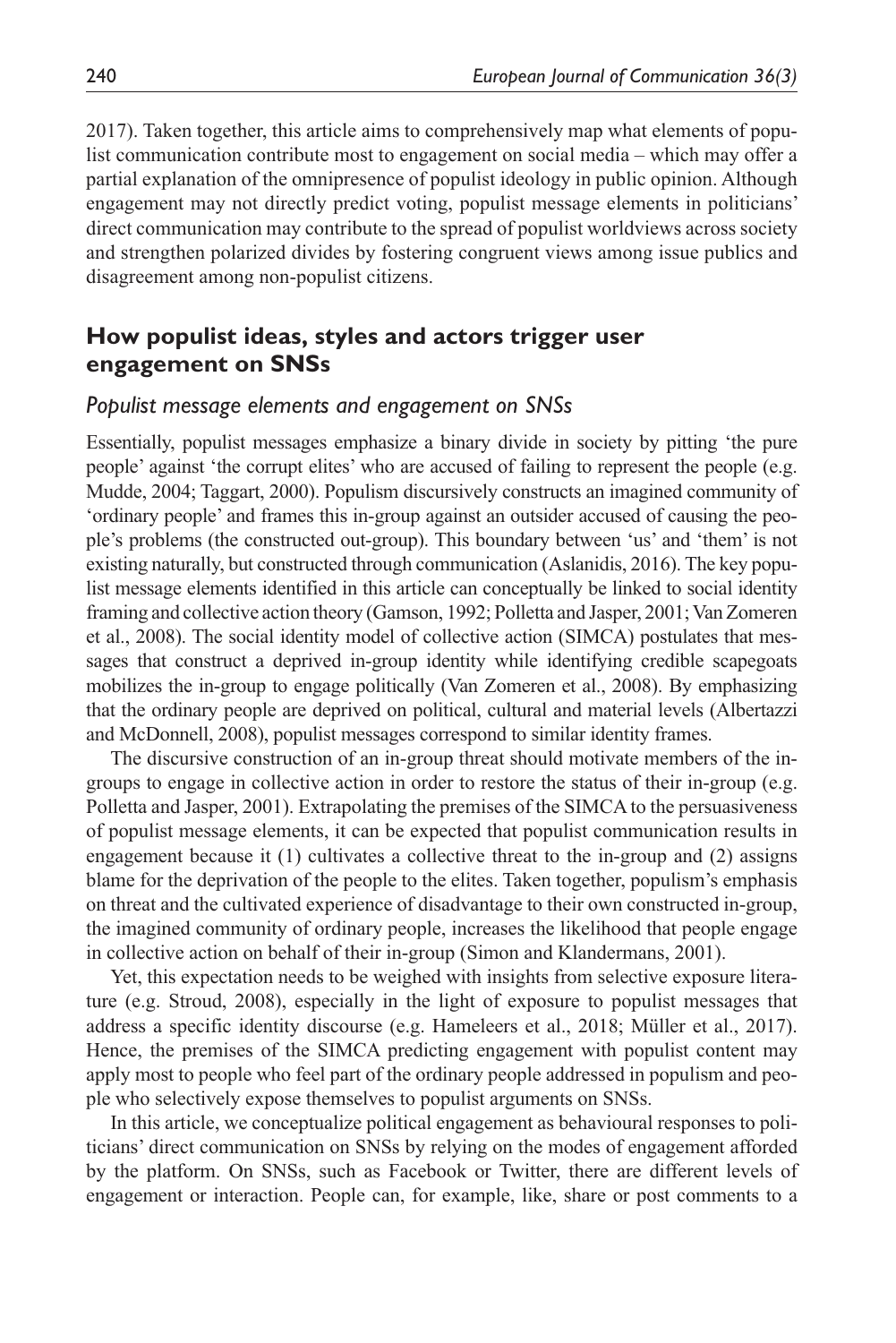message (Heiss et al., 2018). We follow the conceptualization of Xenos et al. (2017) by measuring the responses of citizens who are related to the communication of politicians. As such forms of engagement are relatively easy, low-effort forms of collective action, we expect that populist messages that cultivate in-group deprivation and a credible scapegoat foster citizens' responses to direct communication. Therefore, we hypothesize that populist communication leads to more user engagement among people exposed to populist content than non-populist communication (H1).

#### *Triggering user engagement through styles conductive of populism*

Stylistic elements related to populist communication are not populist by *themselves* but may provide a context for the expression of populist sentiments (also see Ernst et al., 2018). These styles may be used to 'package' the populist divide between the people and the elite in a more credible and engaging manner. An emotional style may be used to frame the divide between the people and the culpable elites. Hence, the divide between 'us and them' central in populism can be strengthened and presented in a more engaging manner when positive emotions towards 'us' and negative emotions towards 'them' are expressed.

The tonality of populism has frequently been regarded as overtly negative, stressing failures and crisis sentiments rather than positive evaluations (e.g. Krämer, 2014; Mazzoleni et al., 2003). In their messages, populists frequently emphasize threats to people's well-being and the elite's responsibility for negative developments and outcomes (e.g. Mudde, 2004; Taggart, 2000). Overall, populists mostly express negative attitudes towards people who do not belong to their social in-group. Therefore, these groups are often portrayed as 'dangerous others' (Albertazzi and McDonnell, 2008). Importantly, a negative tone is inherent to the emphasis of the deprivation of the in-group and the severity of their crisis caused by the corrupt elites. Reasoned from the SIMCA, negativity biases may thus motivate 'the people' to engage with direct communication of politicians that cultivates threats. Against this backdrop, we hypothesize that *negativity* in politicians' direct communication evokes engagement with political communication (H2).

Above and beyond stressing negativity, populism inherently relies on emotional language (e.g. Wirz, 2018). Discrete negative emotions express feelings towards situations, which can be more or less detached from the overall evaluation of the message or situation. A negative tone refers to the evaluation of situations or the overall tone in a message – for example, the emphasis on politicians' failures. Negative emotions and a negative tone can co-occur, but this is not necessarily the case. Hence, we conceptualize negative emotions as direct references to specific discrete emotional states.

Anger and fear have been regarded as the most important discrete negative emotions related to populist communication (e.g. Hameleers et al., 2017; Wirz, 2018). Negative emotions are known to be mobilizing (Valentino et al., 2011). Anger has been associated with the attribution of blame – which is central to populist communication (e.g. Hameleers et al., 2017). In the setting of populism, emotional appeals have been found to augment the persuasiveness of populism (Hameleers et al., 2017; Wirz, 2018). Negative emotions further stress a sense of urgency, as they signal a pervasive threat in people's environment. Applied to the SIMCA, it can be expected that the reliance on negative emotions signals an in-group threat that warrants the in-group's attention and therefore mobilizes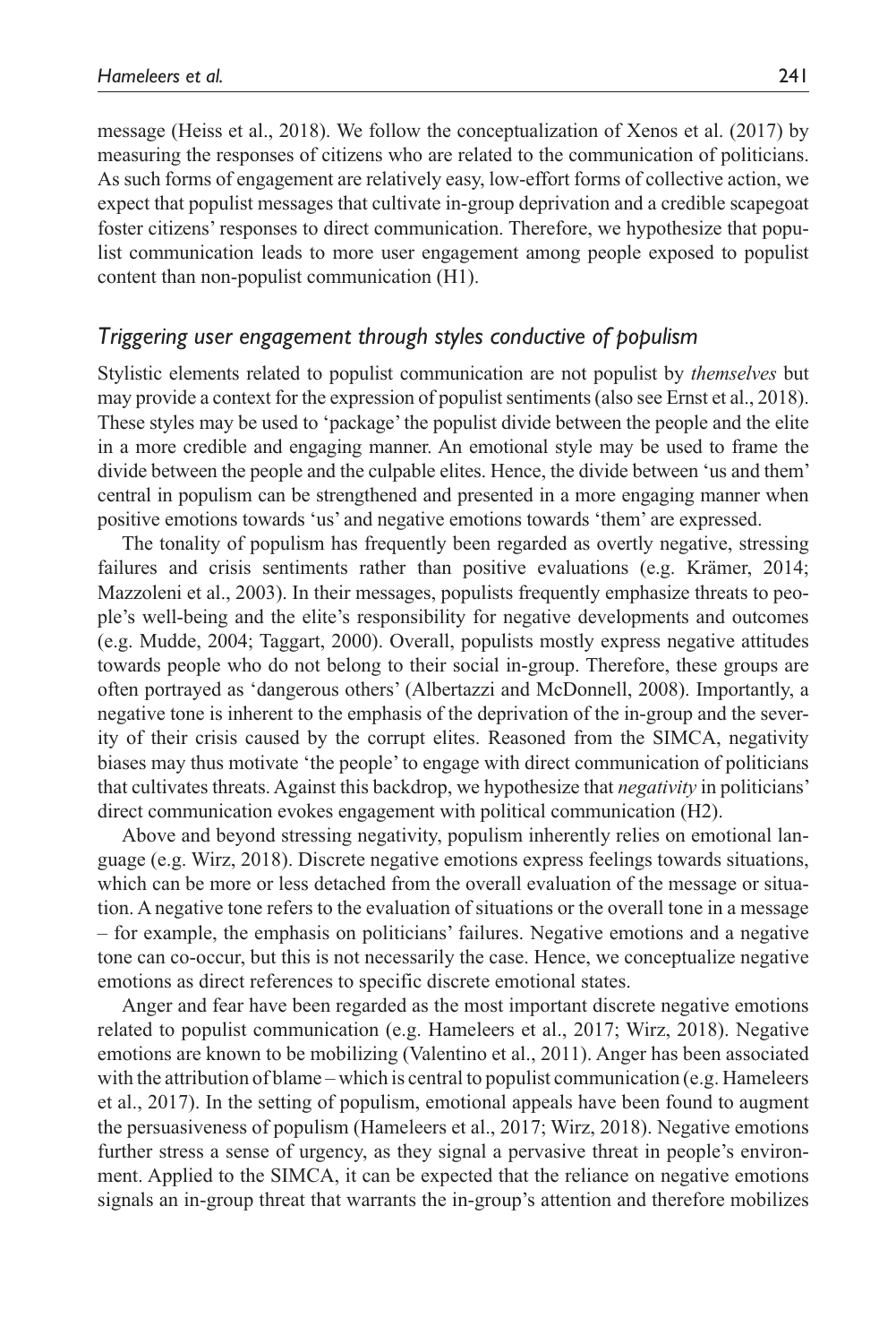the people to engage with the message. We therefore hypothesize that messages that rely on negative emotions are more likely to trigger user interaction than messages without such emotions (H3).

Populism may also be connected to positive emotions. The positive emotion hope, for example, expresses closeness to the in-group of ordinary people discursively constructed by populists (Aalberg et al., 2017; Wirz, 2018). Hope can, for instance, be elicited by an emphasis on future expectations, goal congruence or as a reaction to appraisals of importance (Chadwick, 2015). Thereby, when populist actors emphasize closeness to the 'virtuous' people, they present themselves as the voice of the people, fighting for a better situation of the people's heartland. When these emotional states corresponding to core relational themes are made salient, they may trigger behavioural responses among receivers. In line with this, Heiss et al. (2018) showed that positive emotional expressions can have a stronger effect on user engagement than negative emotions. We expect that negative emotions resonate most with the threat emphasized in populist communication, but that positive emotions correspond to the evaluation of the virtuous in-group (the imagined community of the ordinary people) or the celebration of the heartland. Emphasizing these emotions may trigger the response of sharing hope for the people's in-group with like-minded community members. Focusing on populist communication via SNSs, we can raise the following hypothesis: messages with a positive emotional tone are more likely to engage user interaction with direct communication on SNSs than messages without such an emotional tone (H4).

A final stylistic element to consider is the use of the first-person references when speaking about the in-group. Different from the core populist message element of people centrism, references to the in-group are conceptualized as directly addressing 'us' or 'we' instead of more distant third-person references (i.e. the native population). References to the first person should trigger engagement on the demand-side as politicians express a direct bond to the electorate when they appeal to their followers. When politicians directly refer to 'us', they cultivate a sense of community, which may be related to the populist heartland (Taggart, 2000). The experience of community, in turn, may correspond to political engagement (Gamson, 1992). We therefore expect that direct communication containing references to the first person (us, we) results in more user engagement than messages without such first-person references (H5).

## **Direct communication by mainstream versus populist actors**

It has been argued that populist actors are more media-savvy than mainstream political actors (e.g. Aalberg et al., 2017; Engesser et al., 2017; Mazzoleni et al., 2003). Populist actors are newsworthy, and their conflictive behaviour and the violation of norms they engage in via social media are attention-grabbing (Mazzoleni et al., 2003). Moreover, populist actors are rated as more authentic than mainstream politicians, which may contribute to their success on social media (Enli and Rosenberg, 2018). Hence, they speak the same language as their followers, and the message they communicate is newsworthy and provocative, which should trigger engagement on the demand-side of the electorate.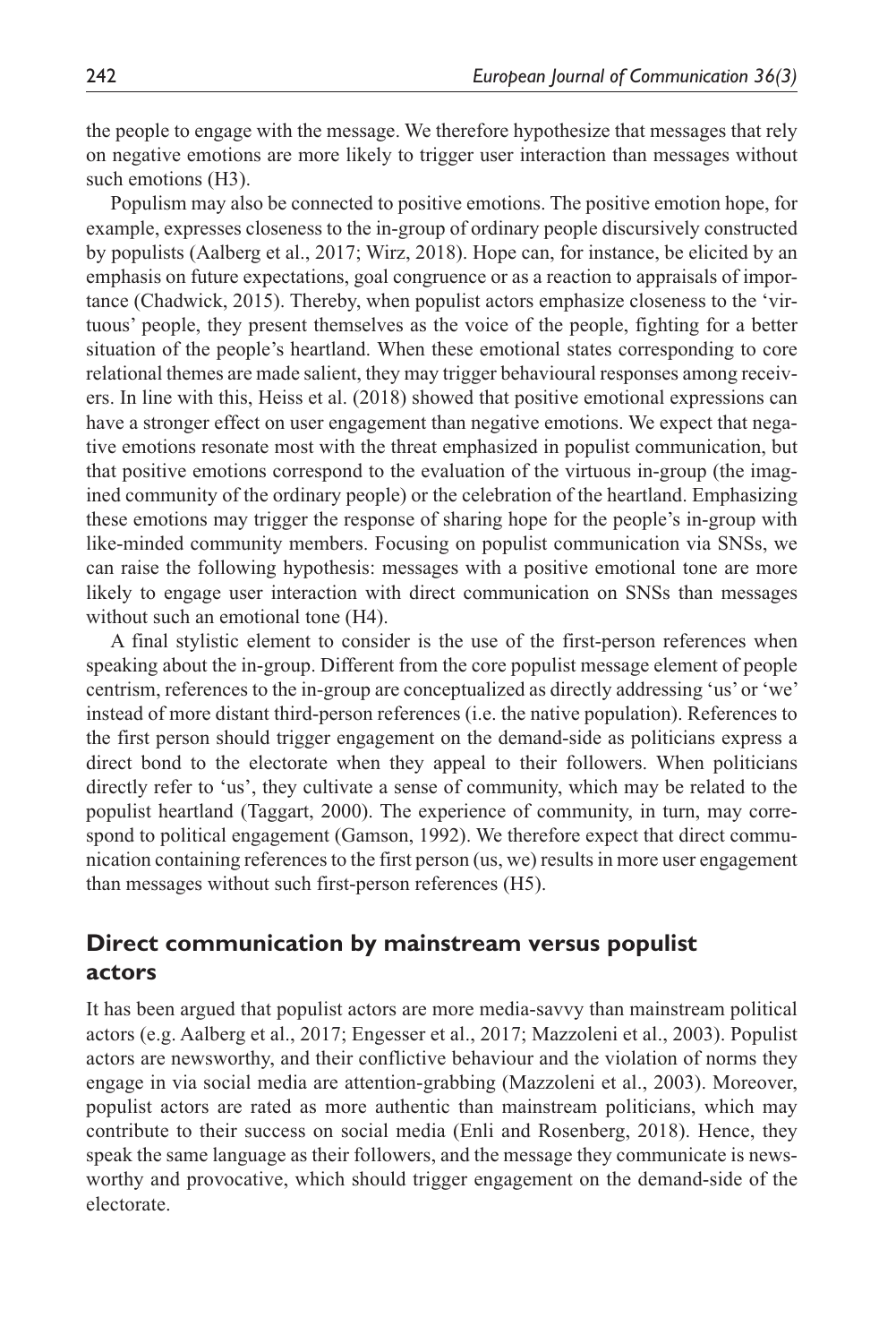As populist actors typically attack the mainstream from an underdog position, their antagonistic and conflict-seeking message may yield more engagement than mainstream politicians who confirm the status quo. Yet, differences in engagement may not only be interpreted as leader-effects: people who respond to populist leaders may share their populist worldview and also experience the need to engage with messages. Hence, they experience a collective sense of deprivation and an urgent threat that needs to be alleviated – which should correspond to higher levels of engagement. Against this backdrop, we hypothesize that direct communication by populist politicians triggers more user engagement among followers than the direct communication of mainstream politicians (H6).

In this article, we employ a most-similar system design. More specifically, we expect that Austria and the Netherlands represent relatively similar cases regarding the (electoral) success and visibility of right-wing populism (Aalberg et al., 2017). Moreover, both countries are relatively similar when it comes to the distribution of other countrylevel factors, such as average income level and the political system (a multi-party system with a collation consisting of different parties). Therefore, we do not expect a priori differences between the two countries. We include the country-comparison as a robustness check and aim to explore the extent to which the relationships between populist content features and engagement are similar in two national settings. Hence, as (right-wing) populist leaders are unique and not easy to compare, it is relevant to assess whether the hypothesized patterns are also case-specific. In this setting, we raise the following exploratory research question (RQ) on country-level differences: If, and, if so how do, the relationships between (1) populist styles, (2) populist message elements and (3) populist actor with engagement behaviour differ between the two countries? (RQ).

## **Method**

This study was part of a larger quantitative content analysis during the national parliamentary election campaigns in 2017 conducted in Austria and the Netherlands (Schmuck & Hameleers, 2020). Our analysis focused on the official profiles on Twitter and Facebook of the 13 leading candidates running for the parliamentary elections. We coded engagement by assessing each post's reactions, shares, and comments. We included Facebook and Twitter because these are the most intensively used SNSs for political purposes in Europe (e.g. Ernst et al., 2018) and can be connected to different affordances and types of engagement (see Valenzuela et al., 2018).

#### *Sample*

We included the six leading politicians in the Austrian parliamentary election in 2017 and the seven leading politicians in the Dutch general election in 2017. Our sample consisted of the Facebook and Twitter posts issued by these politicians 6weeks before the elections and 4weeks after the elections. Since general elections were held in the Netherlands on 15 March 2017, the coding period covered the 10weeks from 1 February to 13 April. The Austrian elections were held later in that year on 15 October. Therefore, the coding period ranged from 4 September to 12 November.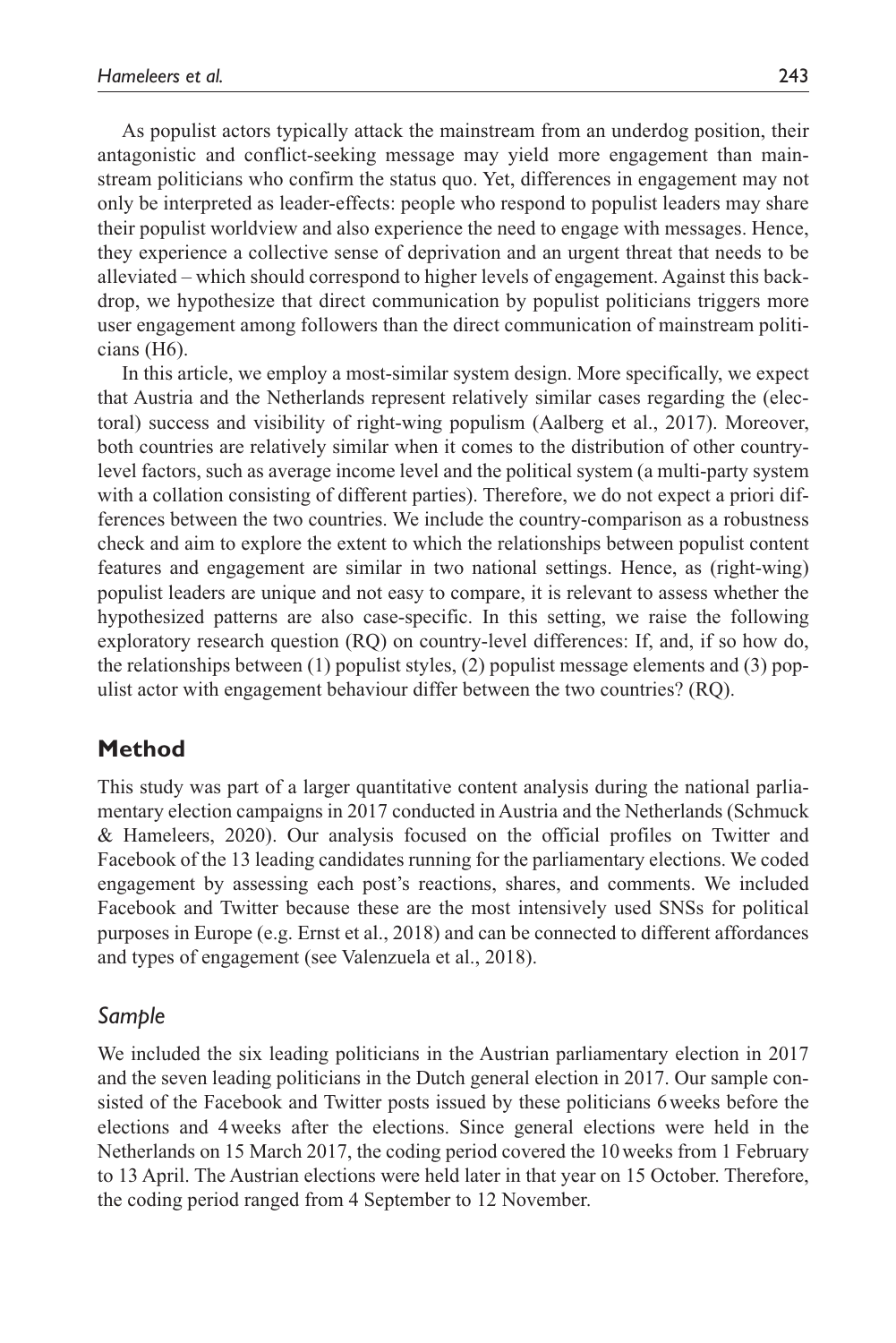We constructed artificial weeks with 4 days each week before and 6 days each week after the elections to ensure that each weekday was represented in the sample. The approach of artificial weeks was chosen to make sure that our sample reflected an equal variety of weekdays, hereby overcoming biases of certain more eventful or busy days. On the selected days, we randomly drew one post and one tweet for each candidate. If no post was available on that day, a post on the following day was chosen. This procedure resulted in a maximum of 96 posts for each candidate (see Supplemental Appendix B). In total, we coded 1010 items: 242 Facebook posts and 255 tweets from Austria and 264 Facebook posts and 249 tweets from the Netherlands.

#### *Coding procedure*

Four independent coders (i.e. two in each country) analysed the data. All coders were fluent in English and native speakers in their respective language. We coded only the textual content of a tweet or a Facebook post. After intensive coder training, we conducted several rounds of intercoder reliability tests for each variable to assess within- and between-country intercoder reliability. For within-country intercoder reliability tests, the coders analysed a random sample of posts and tweets of each political candidate in their respective country. For the between-country reliability tests, the coders analysed Englishlanguage Facebook posts and tweets. After each round of testing, inconsistencies were discussed with the coders and tests were repeated with different subsamples. The total sample for the intercoder reliability tests included 220 Facebook posts and tweets (21.8% of the total sample). For each variable, the four coders achieved acceptable levels of reliability (Brennan and Prediger's kappa, .71–.98, see Supplemental Appendix A).

#### *Independent variables: Populist styles, messages and actors*

Based on previous research, we used different keywords to identify positive (e.g. hope, joy and love) and negative emotions (e.g. anger and fear), which have been connected to populist communication (e.g. Aalberg et al., 2017; Hameleers et al., 2017). The positive tone of the message was coded by looking for indicators of success, ability to solve problems, achievements and situations of improvement. Negative tonality was, for example, indicated by stressing a political failure, fiasco, disaster and crisis situations. References to the people, also regarded as a 'thin' or 'empty' signifier of populism (e.g. Jagers and Walgrave, 2007), were indicated as present whenever the political candidate referred to the common people in the first person (i.e. not to politicians or other representatives).

Populist message elements were conceptualized based on refined existing indicators of populist ideas in the media (Ernst et al., 2017). As populist communication can be regarded as a rare event in media coverage, the nine separate indicators were merged into an index of the expression of populist ideas. In line with Ernst et al.'s (2017) approach, the presence of populist message elements was coded when an indicator of populism was present together with the corresponding target connected to that populist attribute (see Supplemental Appendix C for an overview).

The identification of actors as populist or mainstream is based on existing reviews made by country experts and empirical research on populist communicators (e.g. Aalberg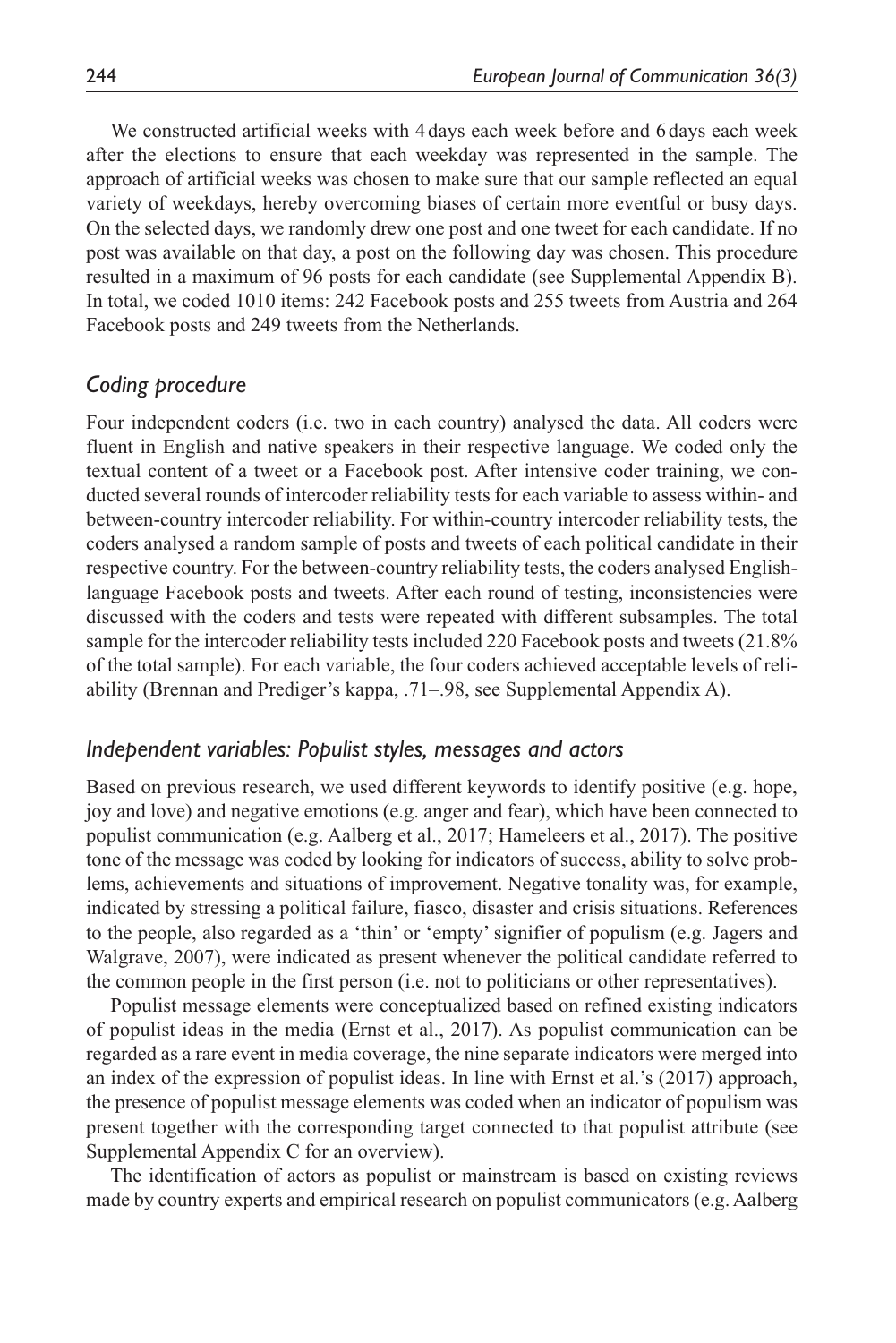et al., 2017; Rooduijn, 2014). In line with existing classifications, the Austrian politician H.C. Strache (FPÖ) and the Dutch Freedom Party's leader Geert Wilders (PVV) were identified as right-wing populist actors. In addition, in line with the literature, the Austrian politician Peter Pilz (Liste Pilz) was coded as left-wing populist actor, as was the Dutch party leader Emile Roemer (Socialist Party (SP).

### *Dependent variable: User engagement*

Similar to the study of Heiss et al. (2018), we measured different levels of user engagement on the social media channels Facebook and Twitter, namely, the number of reactions, shares (retweets for Twitter) and the number of comments a post received. The number of reactions was measured by the number of reaction-emojis on Facebook (i.e. heart, smiling face, angry face, sad face) a post gained. Reactions ranged from 1 like to 76,000 likes per post with a median of 299 likes. Shares ranged from no share up to 9024 with a median of 43 shares. Comments ranged from no comment up to 5500 comments per post with a median of 42 comments.

## *Data analysis*

We ran multilevel negative binomial regression analyses because the observed variance in our dependent variables was considerably larger than the mean for likes (*M*=970.18, *SD*=3019.941), shares (*M*=157.78, *SD*=519.924) and comments (*M*=138.99, *SD*=344.749) (Heiss et al., 2018; Hilbe, 2011). We grouped characteristics of the posts in lower level units in the analyses, whereas we entered the 13 candidates as higher level units. To account for differences between the candidates, we allowed intercepts to vary randomly across the candidates' user profiles. We used the Automatic Differentiation Model Builder (ADMB) in R (Fournier et al., 2012) to implement our analysis (see also Heiss et al., 2018). As covariates, we included one dummy variable each for country (Austria vs the Netherlands), type of SNS (Facebook vs Twitter) and time period (pre- vs post-election period). To test for country differences, we estimated separate models including the interaction terms between (1) populist styles and the country dummy variable, (2) populist message elements and the country dummy variable and (3) populist actor with the country dummy variable.

## **Results**

#### *Populist message elements and user engagement*

In a first step, we investigated whether direct communication that relies on the 'thin' ideology of populism triggers more engagement among users and people that selectively expose themselves to the analysed content than non-populist messages (H1). For every level of engagement, a different model was estimated (see Table 1, Models 1–3). The results indicate that populist message elements referring to populist ideology do not trigger more engagement among people who select these messages than messages without such content. This pattern is similar for reactions (*b*=−0.01, *SE*=0.10, *p*=.913), sharing (*b*=0.12, *SE*=0.10, *p*=.214), and commenting (*b*=−0.07, *SE*=0.10, *p*=.504). Thus, the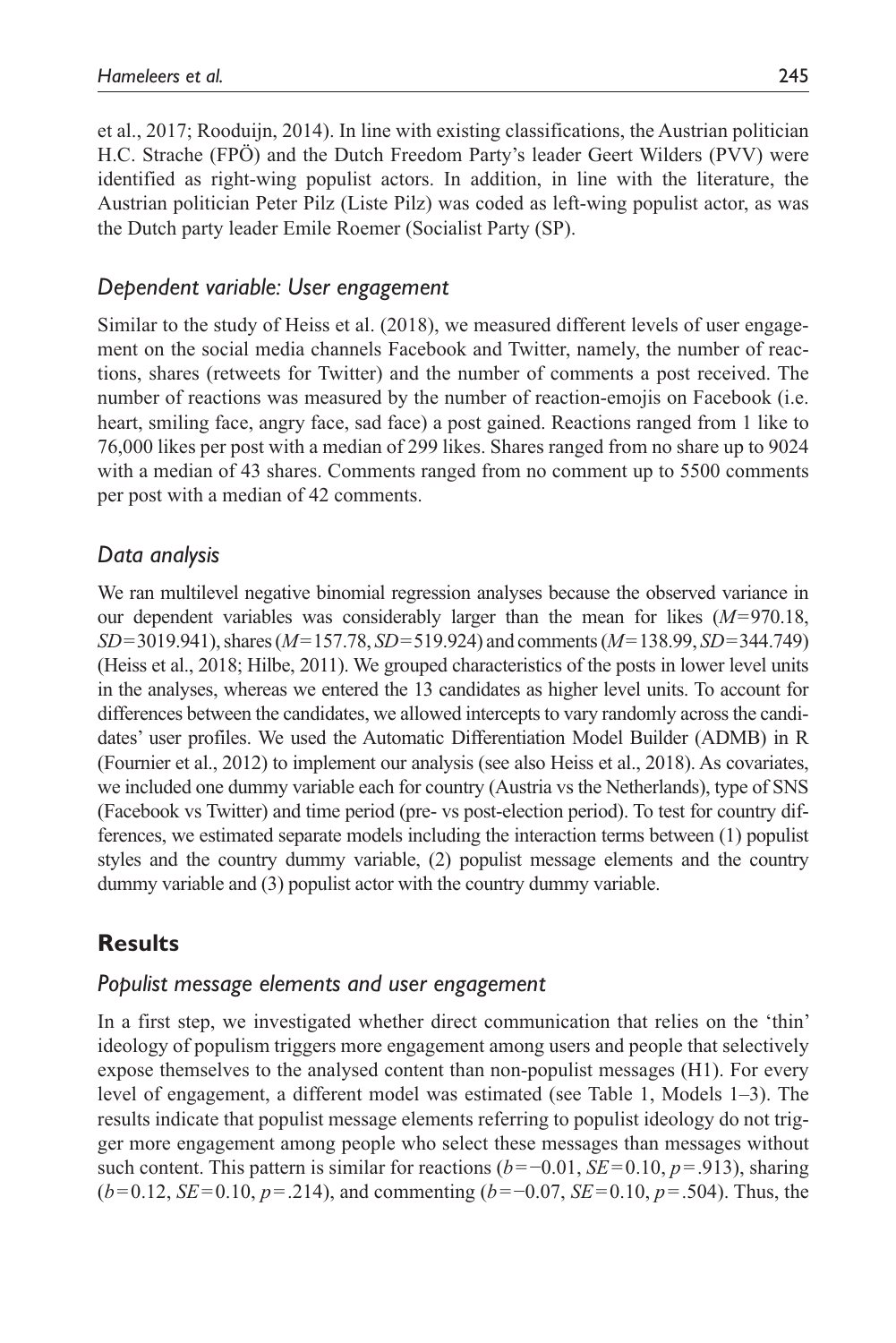|                              | Reactions         |        | <b>Shares</b>        |        | Comments          |        |
|------------------------------|-------------------|--------|----------------------|--------|-------------------|--------|
|                              | B                 | (SE)   | b                    | (SE)   | b                 | (SE)   |
| (Intercept)                  | 4.34***           | (0.58) | $2.09**$             | (0.71) | $1.93**$          | (0.60) |
| Populist political           | $-0.01$           | (0.10) | 0.12                 | (0.10) | $-0.07$           | (0.10) |
| communication                |                   |        |                      |        |                   |        |
| Negativity                   | $0.44***$         | (0.10) | $0.67***$            | (0.12) | $0.48***$         | (0.12) |
| Negative emotions            | 0.30 <sup>†</sup> | (0.15) | $0.51***$            | (0.18) | 0.27              | (0.17) |
| Positive emotions            | 0.10              | (0.09) | $-0.19$ <sup>†</sup> | (0.10) | $-0.29**$         | (0.10) |
| First-person references      | $0.17*$           | (0.07) | 0.04                 | (0.08) | 0.07              | (0.08) |
| Right-wing populist actor    | $0.92^+$          | (0.49) | $1.40*$              | (0.59) | 0.93 <sup>†</sup> | (0.50) |
| (vs mainstream actor)        |                   |        |                      |        |                   |        |
| Left-wing populist actor     | $-0.26$           | (0.49) | 0.06                 | (0.60) | $-0.33$           | (0.50) |
| (vs mainstream actor)        |                   |        |                      |        |                   |        |
| Austria (vs the Netherlands) | $-0.47$           | (0.35) | $-1.01*$             | (0.42) | $-0.93**$         | (0.36) |
| Facebook (vs Twitter)        | 2.04***           | (0.07) | $0.84***$            | (0.09) | $1.88***$         | (0.08) |
| Pre-election period (vs      | $-0.36***$        | (0.07) | 0.06                 | (0.08) | $-0.33***$        | (0.07) |
| post-election period)        |                   |        |                      |        |                   |        |
| Random effect                |                   |        |                      |        |                   |        |
| Variance (intercept)         | 0.37              |        | 0.56                 |        | 0.39              |        |
| Dispersion: parameter        | 1.05              | 0.04   | 0.74                 | 0.03   | 0.81              | 0.03   |
| <b>AIC</b>                   | 14,494.58         |        | 11,134.60            |        | 10,718.34         |        |
| <b>BIC</b>                   | 14,558.47         |        | 11,198.49            |        | 10,782.23         |        |
| Log likelihood               | $-7234.29$        |        | $-5554.30$           |        | $-5346.17$        |        |
| Groups/observations          | 13/1007           |        | 13/1007              |        | 13/1007           |        |

**Table 1.** Negative binomial regression with random intercepts predicting user engagement.

SE: standard error; AIC: Akaike information criterion; BIC: Bayesian information criterion. If no reference category is mentioned, variables were coded as present or not present. † *p*<.10; \**p*<.05; \*\**p*<.01; \*\*\**p*<.001.

framing of direct communication using references to the 'thin' populist ideology does not trigger user engagement among the audience that selects such messages in online

## *Populist styles and engagement*

settings, which contradicts H1.

In support of H2, our findings indicate that a negative tone predicts more reactions  $(b=0.44, SE=0.10, p<.001)$ , shares  $(b=0.48, SE=0.12, p<.001)$  and comments  $(b=0.67, SE=0.12, p<.001)$  among people who select these messages. Hence, negative posts receive more attention and are more likely to trigger users of social media to engage with the content compared to messages without references to negativity.

Regarding the emotionality of the message, the results indicate that negative emotionality predicts more shares ( $b=0.51$ ,  $SE=0.18$ ,  $p=.006$ ), whereas the use of a positive emotional tone predicts significantly *less* comments (*b*=−0.29, *SE*=0.10, *p*<.004). The effect of positive emotions on sharing is marginally significant (*b*=−0.19, *SE*=0.10, *p*=.076), and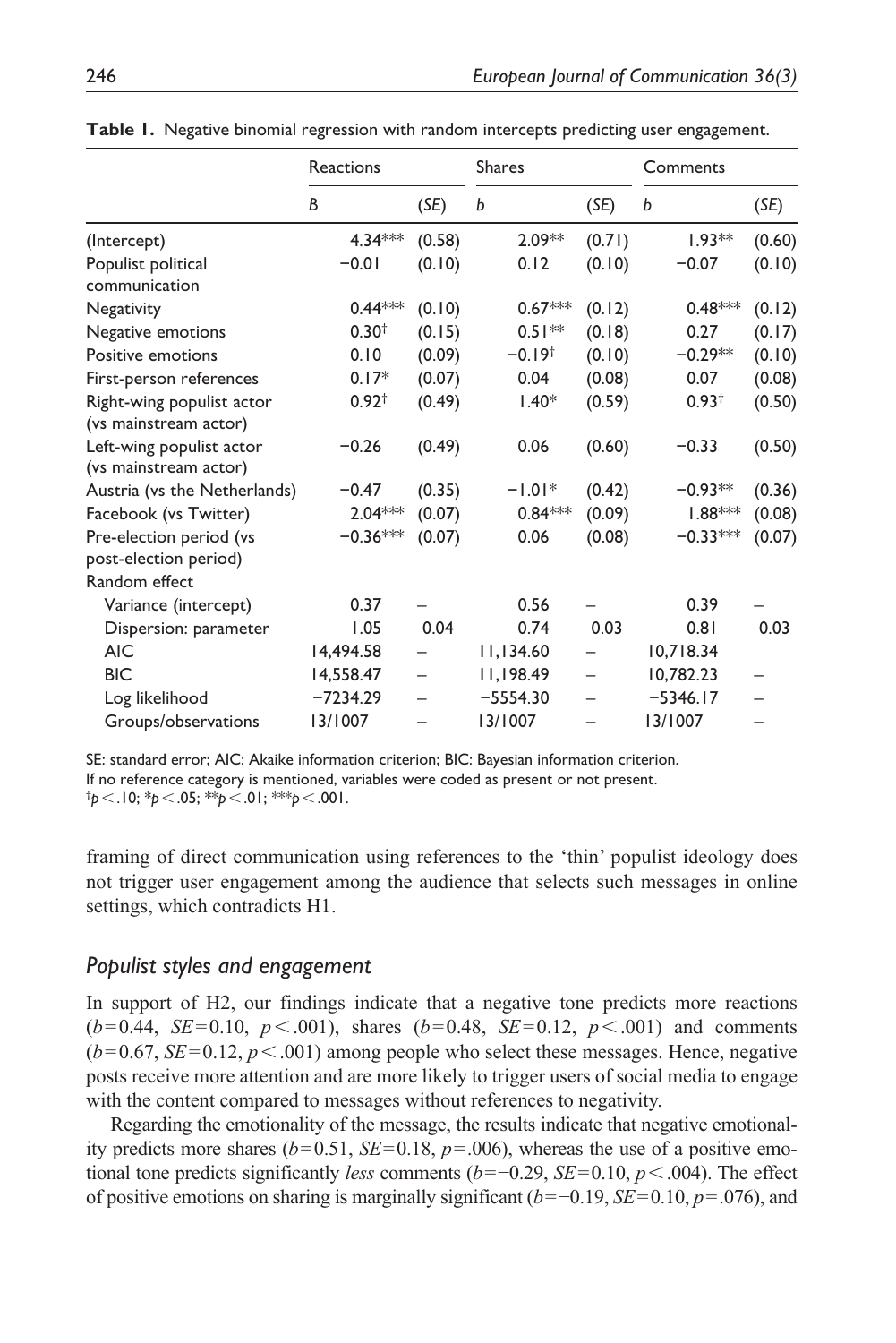the effect of negative emotions on reactions  $(b=0.30, SE=0.15, p=.054)$  also approaches statistical significance. Based on these findings, it can be concluded that negative emotions trigger more shares, whereas positive emotions can even reduce commenting, a form of user engagement that requires more effort than liking or sharing. These findings provide partial support for H3, but contradict H4: although the use of negative emotions in politicians' direct communication can enhance some forms of engagement, a positive emotional tone reduces the number of user comments among audiences who select these messages.

Finally, references to the first person lead to more reactions  $(b=0.17, SE=0.07,$ *p*=.013). This means that when politicians present themselves as closer to the people, their direct communication triggers more reactions compared to when such references to the people are absent (H5). As sharing  $(b=0.04, SE=0.08, p=.604)$  and commenting  $(b=0.07, SE=0.08, p=.391)$  behaviour is not triggered by people references, the results provide only partial support for H5.

## *Are populist actors more successful in triggering engagement than mainstream actors?*

Overall, our results show that this seems to be the case for right-wing, but not left-wing populist politicians (Models 1–3). However, it needs to be noted that right-wing populist politicians are much more established than their left-wing counterparts in both countries. For instance, the Austrian right-wing populist candidate had over 720,000 followers on Facebook in 2017, whereas the left-wing populist candidate only had 34,500 followers. The same was found in the Dutch case: the right-wing populist candidate had more than 813,000 followers on Twitter, whereas the left-wing candidate had less than 200,000 followers. In addition, we had a lower number of posts for the left-wing populist candidates (see Supplemental Appendix B), as these candidates were less active on Twitter and Facebook. The effects of the presence of a right-wing populist actor on reactions (*b*=0.92, *SE*=0.49,  $p = .057$ ) and comments ( $b = 0.93$ ,  $SE = 0.50$ ,  $p = .063$ ) are marginally significant (Models 1) and 3), and the effect on sharing behaviour is significant (*b*=1.40, *SE*=0.59, *p*=.018, Model 2). As sharing can be identified as an important form of engagement that spreads the message via weak and strong ties in people's network, it can be argued that right-wing populist actors are indeed more successful in spreading their message and gaining attention via social network sites than mainstream politicians. These findings offer support for H6.

## *Country differences*

Finally, we investigated our RQ, which asked if, and if so how, the relationships between (1) populist styles, (2) populist message elements and (3) populist actor with engagement behaviour differed between Austria and the Netherlands. First, we investigated descriptive differences between the countries for populist styles, populist message elements and populist actors. We found that a negative style,  $\chi^2(1) = 16.91$ ,  $p < .001$ , and negative emotions,  $\chi^2$  (1)=49.27, *p* < .001, were more prevalent in the Netherlands than in Austria, while populist message elements,  $\chi^2(1) = 45.56$ ,  $p < .001$ , were more prevalent in Austria than in the Netherlands. No other significant descriptive country differences emerged.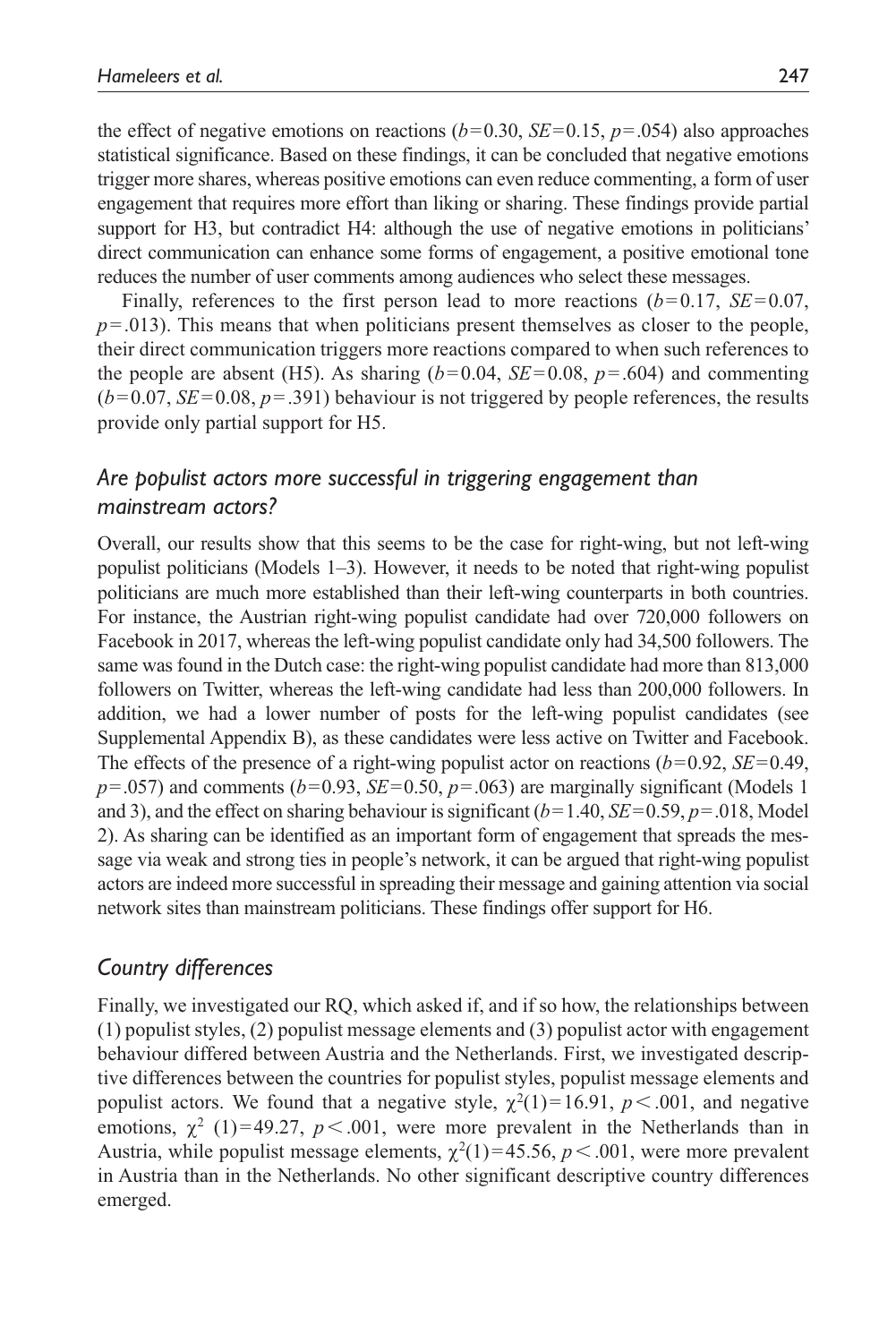Second, we tested our RQ by including interaction terms in our multilevel models. Regarding populist styles, we found a positive significant interaction effect between negativity and country on reactions  $(b=0.66, SE=0.19, p<.001)$ , shares  $(b=0.89,$ *SE* = .23, *p* < .001) and comments (*b*=0.95, *SE*=0.22, *p* < .001), indicating that negativity stimulates more user engagement in the Netherlands than in Austria. In addition, we found that references to the people were more successful in triggering comments  $(b=0.40, SE=0.16, p=.010)$  in the Netherlands than in Austria. We found no other significant interaction effects of style elements with country.

Regarding populist message elements, we found a significant negative interaction effect of populist message elements and country on reactions (*b*=−0.49, *SE*=0.17, *p*=.004) and shares (*b*=−0.54, *SE*=0.20, *p*=.008), but not on comments (*b*=0.00, *SE*=0.20, *p*=.988). This indicates that populist message elements triggered significantly more reactions and shares in Austria than in the Netherlands. Finally, with regard to populist actor, we found no significant interaction effects with country. However, these findings need to be interpreted with caution, as the number of posts was very small for some combinations of predictors (see Supplemental Appendix B).

#### **Discussion**

This study aimed to explore which features of online populism trigger engagement among social media users: Are (right-wing) populist source cues the driving force of the people's engagement with populism, or is it rather the ideology or styles they convey? We find that message elements conveying the thin ideology of populism by framing the discursive divide between the 'good' people and the 'corrupt' elites do not trigger more user engagement. This finding does not support our theoretical framework of the SIMCA (Van Zomeren et al., 2008).

Our findings indicate that the general audience may not feel personally addressed by populism's Manichean outlook, and therefore may not be motivated to engage with populist content. We expect that the hypothesized social identification mechanisms were not confirmed as the general audience do not universally feel addressed by the populist appeal – they may even expose themselves to it for different reasons. If we aim to counter populist communication tactics and its influence on society, we need to have a better understanding of which segments of the audience are appealed to what elements of populist messages – and how engagement corresponds to different political consequences (i.e. voting or counter-arguing the message). Considering evidence on the polarizing impact of populist communication (Müller et al. 2017), it is relevant to assess how engagement can strengthen the existing populist beliefs of some citizens and foster opposition to populist worldviews among others.

The finding that style mattered more than content could also be the result of selective exposure mechanisms. People with congruent prior attitudes and aligning ideologies may be most likely to follow populist rhetoric online, which may indicate that they not consistently engage with content that is similar to their priors. Hence, they may be triggered by the stylistic and emotional elements added to the message – as these are more engaging elements than the rhetoric they already agree with. Yet, we should also take into account that people may be drawn to populist rhetoric for other reasons than a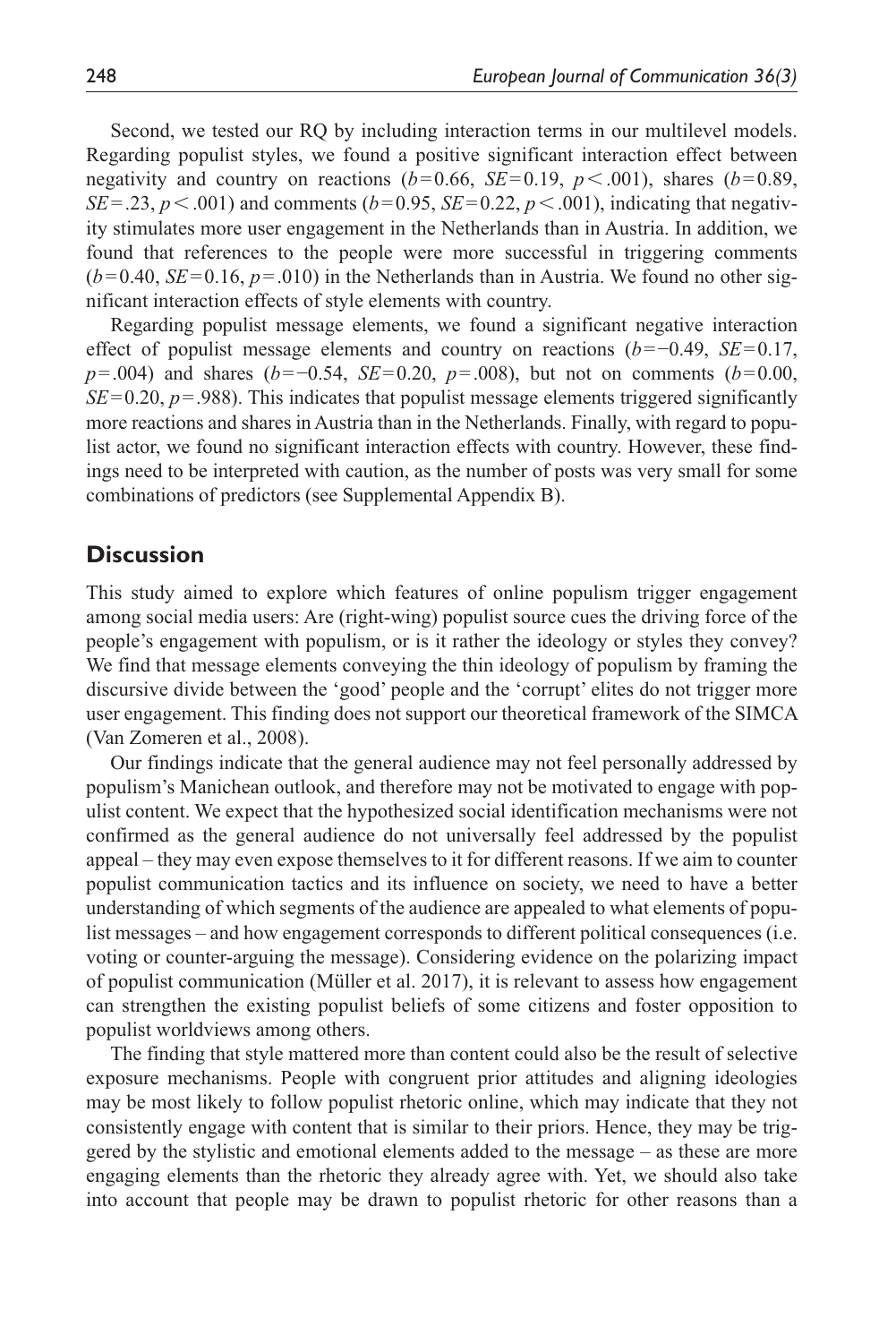confirmation bias, such as cross-cutting exposure or a reinforcement of political beliefs based on exposure to incongruent views.

We found that more peripherally populist cues in direct communication trigger engagement. More specifically, *stylistic* elements that are often used by populists such as emotionality, negativity and references to the first person significantly predict user engagement. Negativity corresponds to all forms of user engagement, indicating that negativity can be an effective strategy for politicians to foster engagement with the public. However, contradicting previous findings (Heiss et al., 2018), we found that references to *positive* emotions reduce user comments on direct communication by politicians. This finding can be explained theoretically. Messages including positive emotions such as hope, love or enthusiasm are less likely to be controversial, threatening and mobilizing, and therefore spur the debate less than negative emotions do (Valentino et al., 2011). Positive emotions may trigger less engagement as they confirm the status quo, and do not motivate behaviours to change this emotional state. Negative emotions that signal a threat, such as anger, are more mobilizing and resonate stronger with an overall populist worldview that shifts blame to the elites for causing the people's problems (Hameleers et al., 2017).

An important finding of this research is that the direct communication of right-wing populist communicators is shared more than mainstream politicians' messages, even when controlling for the popularity of the leader measured by the number of followers. In line with extant literature that has defined populist actors as media-savvy communicators who are able to establish a bond with their followers (e.g. Mazzoleni et al., 2003), we see that direct communication via Twitter or Facebook helps populist communicators to disseminate their message to the electorate. Based on our results, it seems that leftwing populist leaders might not have a similar advantage in reaching the electorate – their messages are shared at a similar rate as other political actors. However, when interpreting this finding, it needs to be kept in mind that right-wing populist parties in both countries are larger in size and more established. Therefore, future research is warranted that investigates more established left-wing populist candidates and takes into account a larger amount of posts.

We found that, on all three levels, Facebook yielded more user engagement than Twitter. Facebook is more aligned with the voice of the ordinary people – cultivating a stronger sense of community than Twitter, which may be regarded as a platform to learn about novel information, rather than to demand engagement (Valenzuela et al., 2018). These findings imply that (populist) politicians may use different platforms for different reasons. If they aim to spread novel information on their issue positions, Twitter may have a wider reach among new segments of the audience. However, if they intend to mobilize the audience by creating engagement with their messages, Facebook may be a better option.

Populist styles stimulated more user engagement in the Netherlands, while message elements triggered more user engagement in Austria. These differences may be explained by the prevalence of these communicative elements in the politicians' communication. Our descriptive analyses revealed that negativity and negative emotions were much more likely in the social media communication of Dutch politicians, while Austrian politicians relied more heavily on populist message elements such as appealing to the people and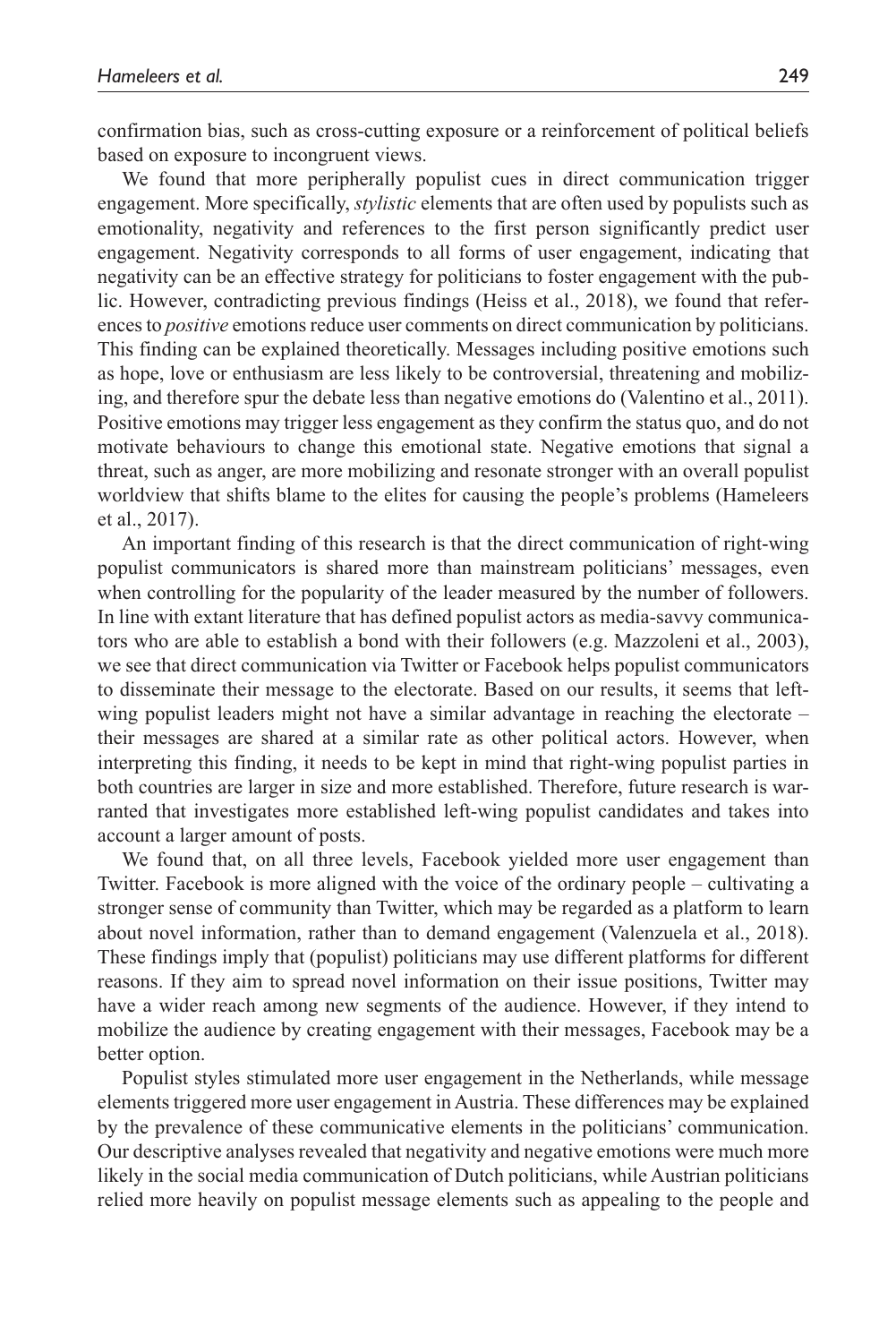denouncing the elites. Although it reaches beyond the scope of this article to explain these differences, these differences may be partially due to the longer history of successful right-wing populism in the Netherlands (Aalberg et al., 2017).

Overall, our findings have important theoretical and practical implications. For instance, Krämer (2017) argues that interactions with populist actors on social media often remain asymmetrical and populist politicians do not engage in discussions with their followers or their critics, although the technologies would allow reciprocity in communication. Therefore, theoretical models should take into account reciprocal interactions between followers and politicians. In terms of practical implications, the higher engagement of posts by right-wing populist actors may offer a partial explanation for their electoral success across the globe. However, it remains unclear whether engagement with posts by populist actors on social media in fact translates into voting behaviour. Future research should therefore more closely address the link between online engagement and populist voting behaviour. Finally, with regard to democratic processes, our findings suggest that posts by right-wing populist actors do lead to more engagement with online political content. The underlying motive of this engagement might be either critical or supportive. In future research it is important to consider the quality of engagement – that is, whether engagement with posts by populist actors are just a form of socalled slacktivism or whether they stimulate critical, in-depth political discussions, which are ultimately beneficial for democratic processes.

That being said, this study has a number of limitations. Our dependent variable of user engagement does not distinguish between positive and negative interaction with politicians' direct communication. Although one could argue that a like or retweet on Twitter does not contain valence, comments can either be reinforcing or challenging politicians' messages. However, we focus on the overall level of engagement – and for politicians, any type of interaction may be regarded as an indicator of attention. In addition, social media profiles of politicians are typically selected by followers of these actors, and negative comments may be found structurally across different posts by mainstream and populist politician – cancelling each other out on the aggregate level.

Another limitation concerns the focus on just two countries, which are known to provide favourable opportunity structures for populist actors and their communication (e.g. Aalberg et al., 2017). It would be interesting to see how actors in other countries – with different contextual level factors – get their (populist) message across. Related to this limitation, we only focused on the lead candidate of each party, which allowed us to analyse multiple different posts of each candidate. However, the type of communication may be specific for this leading candidate, which is why the generalization of our findings to other political candidates may be limited.

Furthermore, we coded the use of emotions using various keywords (see also, for example, Heiss et al., 2018). Yet, emotions can also be expressed in more subtle ways than by explicitly using emotional keywords, which could be in the focus of future in-depth qualitative content analyses. In addition, we suggest future research to devote more attention to multimodal populist communication: populists frequently use visuals, memes and audiovisual materials to illustrate their issue positions. Yet, we lack systematic insights on its occurrence and effects. Finally, future research should more explicitly take into account the characteristics of the audience who follows and engage with populist content online.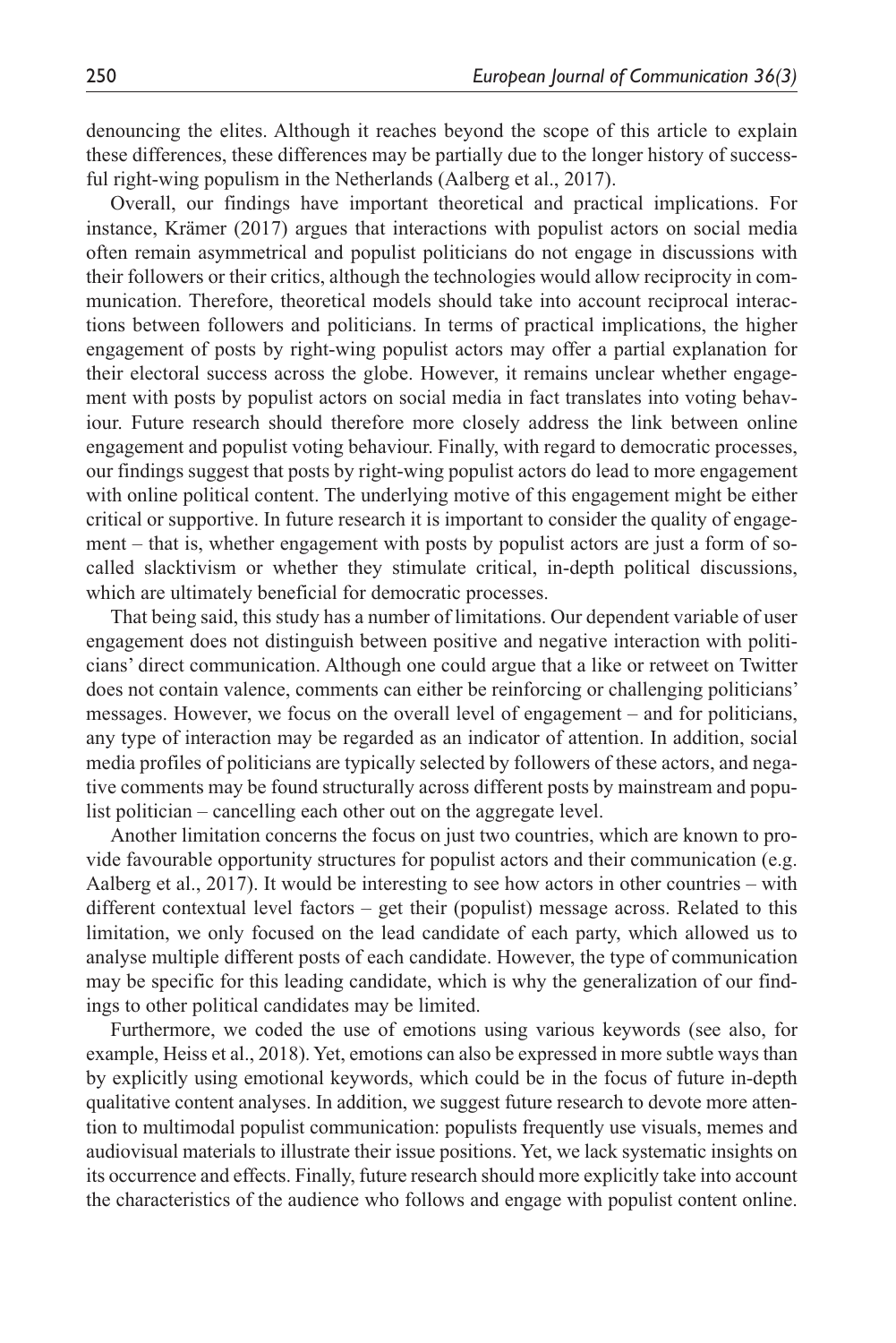In this study, we were not able to describe the profile of people who engage with populist content, but it can be expected that these citizens are already aligned with populism's thin ideology. Yet, future research indicates that confirmation-biased exposure is not as prominent as oftentimes assumed (Garrett, 2009). Ideally, future research should take into account social media users' political ideology when investigating their engagement to determine why people engage with a post or which groups are particularly likely to be active on social media (see, for example, Groshek and Koc-Michalska, 2017).

#### **Authors' notes**

Desirée Schmuck is now affiliated with Leuven School of Mass Communication Research, KU Leuvenm.

All authors have agreed to the submission, and the article is currently not being considered for publication by any other print or electronic journal.

#### **Funding**

The author(s) received no financial support for the research, authorship and/or publication of this article.

#### **ORCID iDs**

Michael Hameleers **b** <https://orcid.org/0000-0002-8038-5005> Sarah Ecklebe **iD** <https://orcid.org/0000-0002-7541-3083>

#### **Supplemental material**

Supplemental material for this article is available online.

#### **References**

- Aalberg T, Esser F, Reinemann C, et al. (2017) *Populist Political Communication in Europe*. London: Routledge.
- Albertazzi D and McDonnell D (2008) *Twenty-First Century Populism*. New York: Palgrave Macmillan.
- Aslanidis P (2016) Is populism an ideology? A refutation and a new perspective. *Political Studies* 64: 88–104.
- Chadwick A (2015) Toward a theory of persuasive hope: Effects of cognitive appraisals, hope appeals, and hope in the context of climate change. *Health Communication* 30(6): 598–611.
- Engesser S, Ernst N, Esser F, et al. (2017) Populism and social media: How politicians spread a fragmented ideology. *Information Communication & Society* 20(8): 1109–1126.
- Enli G and Rosenberg LT (2018) Trust in the age of social media: Populist politicians seem more authentic. *Social Media* + *Society*. Epub ahead of print 19 March. DOI: 10.1177/2056305118764430.
- Ernst N, Engesser S, Büchel F, et al. (2017) Extreme parties and populism: An analysis of Facebook and Twitter across six countries. *Information, Communication & Society* 20: 1347-1364.
- Ernst N, Esser F, Blassnig S, et al. (2018) Favorable opportunity structures for populist communication: Comparing different types of politicians and issues in social media, television and the press. *International Journal of Press/Politics* 24(2): 165–188.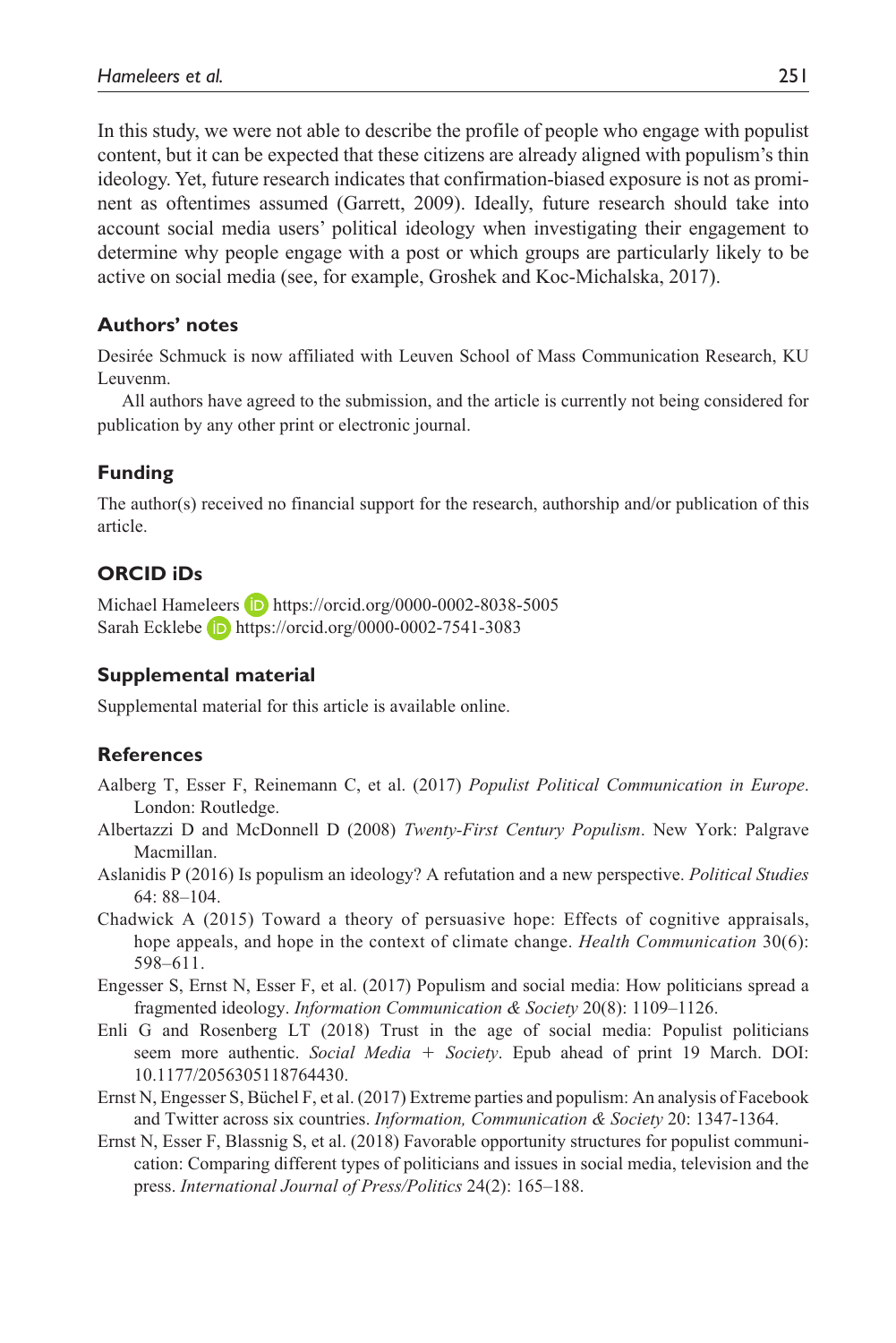- Fournier D. A., Skaug H. J., Ancheta J., Ianelli J., Magnusson A., Maunder M. N., . . . Sibert J. (2012). AD model builder: Using automatic differentiation for statistical inference of highly parameterized complex nonlinear models. *Optimization Methods and Software* 27(2): 233–249.
- Gamson WA (1992) *Talking Politics*. Cambridge: Cambridge University Press.
- Garrett RK (2009). Politically motivated reinforcement seeking: Reframing the selective exposure debate. *Journal of Communication* 59(4): 676–699.
- Groshek J and Koc-Michalska K (2017) Helping populism win? Social media use, filter bubbles, and support for populist presidential candidates in the 2016 US election campaign. *Information, Communication & Society* 20(9): 1389–1407.
- Hameleers M, Bos L and de Vreese CH (2018) Selective exposure to populist communication: How attitudinal congruence drives the effects of populist attributions of blame. *Journal of Communication* 68(1): 51–74.
- Hameleers M, Bos L and de Vreese CH (2017) They did it: The effects of emotionalized blame attribution in populist communication. *Communication Research* 44(6): 870–900.
- Heiss R, Schmuck D and Matthes J (2018) What drives interaction in political actors' Facebook posts? Profile and content predictors of user engagement and political actors' reactions. *Information Communication & Society* 22: 1497–1513.
- Hilbe JM (2011) *Negative Binomial Regression*. Cambridge: Cambridge University Press.
- Jagers J and Walgrave S (2007) Populism as political communication style: An empirical study of political parties' discourse in Belgium. *European Journal of Political Research* 46(3): 319–345.
- Krämer B (2014) Media populism: A conceptual clarification and some theses on its effects. *Communication Theory* 24(1): 42–60.
- Krämer B (2017) Populist online practices: The function of the Internet in right-wing populism. *Information, Communication & Society* 20(9): 1293–1309.
- Mazzoleni G, Stewart J and Horsfield B (2003) *The Media and Neo-Populism: A Contemporary Comparative Analysis*. Westport, CT: Praeger.
- Mudde C (2004) The populist Zeitgeist. *Government and Opposition* 39: 542–564.
- Müller P, Schemer C, Wettstein M, et al. (2017) The polarizing impact of news coverage on populist attitudes in the public: Evidence from a panel study in four European democracies. *Journal of Communication* 67(6): 968–992.
- Polletta F and Jasper JM (2001) Collective identity and social movements. *Annual Review of Sociology* 27(1): 283–305.
- Rooduijn M (2014) The mesmerising message: The diffusion of populism in public debates in Western European media. *Political Studies* 62(4): 726–744.
- Schmuck D. and Hameleers M. (2020). Closer to the people: A comparative content analysis of populist communication on social networking sites in pre-and post-election periods. *Information, Communication & Society* 23(10): 1531–1548.
- Simon B and Klandermans B (2001) Politicized collective identity: A social psychological analysis. *American Psychologist* 56(4): 319–331.
- Stroud NJ (2008). Media use and political predispositions: Revisiting the concept of selective exposure. *Political Behavior* 30: 341–377.
- Taggart P (2000) *Populism*. Buckingham: Open University Press.
- Valentino NA, Brader T, Groenendyk EW, et al. (2011) Election night's alright for fighting: The role of emotions in political participation. *The Journal of Politics* 73(1): 156–170.
- Valenzuela S, Correa T and Gil de Zúñiga H (2018) Ties, likes, and tweets: Using strong and weak ties to explain differences in protest participation across Facebook and Twitter use. *Political Communication* 35(1): 117–134.